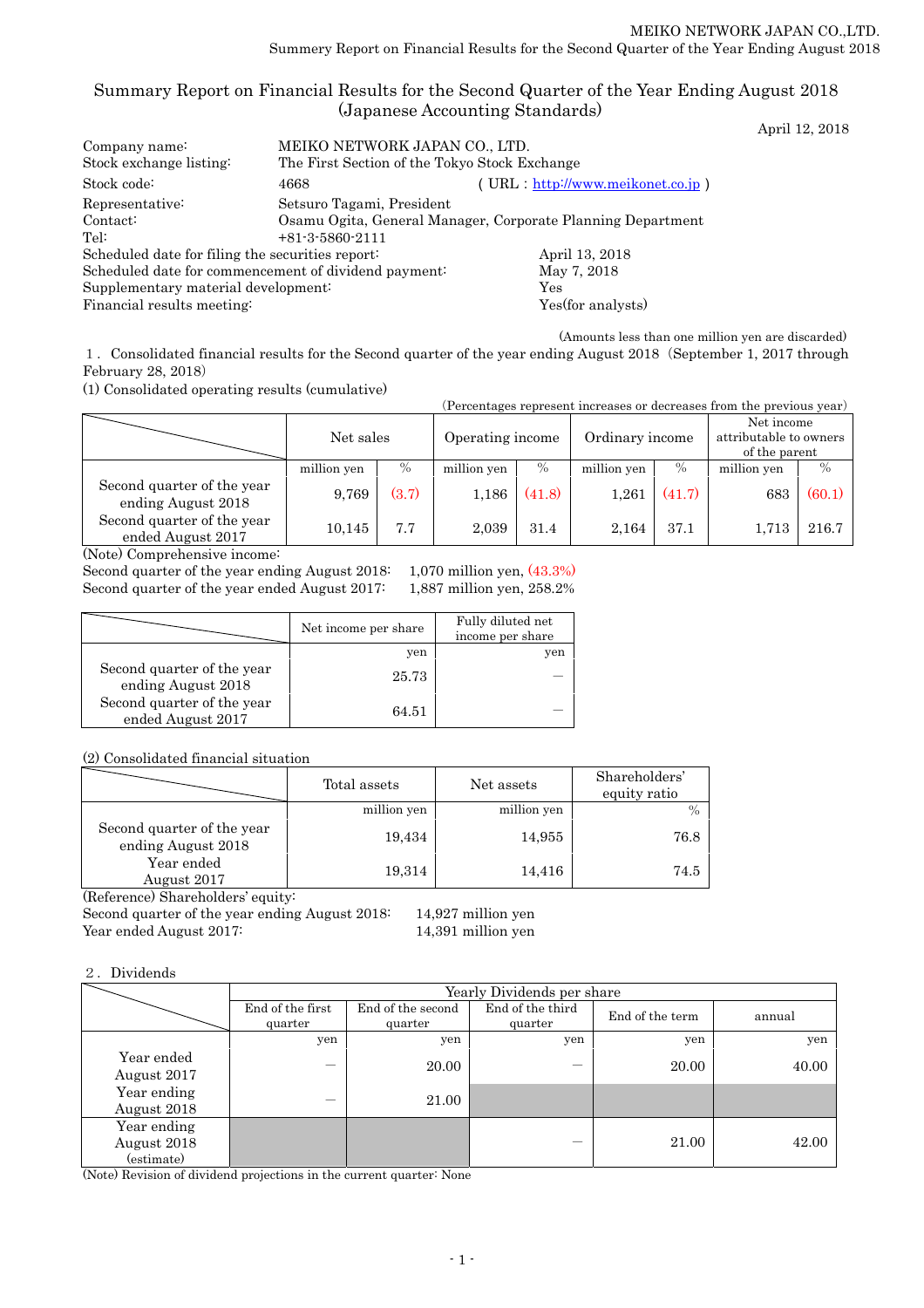3.Forecast of consolidated financial results for fiscal year ending August 2018 (September 1, 2017 through August 31, 2018)

|           | (Percentages represent increases or decreases from the previous year for the full-year figures.) |      |                  |               |                 |        |                                                       |        |                         |
|-----------|--------------------------------------------------------------------------------------------------|------|------------------|---------------|-----------------|--------|-------------------------------------------------------|--------|-------------------------|
|           | Net sales                                                                                        |      | Operating income |               | Ordinary income |        | Net income<br>attributable to<br>owners of the parent |        | Net income<br>per share |
|           | million yen                                                                                      | $\%$ | million yen      | $\frac{0}{0}$ | million yen     | $\%$   | million yen                                           | $\%$   | yen                     |
| Full-year | 20.415                                                                                           | 5.3  | 2,011            | (23.1)        | 2.100           | (25.2) | 1.191                                                 | (41.7) | 44.85                   |

(Note) Revision of consolidated earnings projections'numerical values in the current quarter: None

(Notes)

(1) Changes of important subsidiaries during the period

(changes of specific subsidiaries in accordance with changes in the scope of consolidation): None

- (2) Application of particular accounts procedures to the preparation of quarterly consolidated financial statements: None
- (3) Changes in accounting policies and changes or restatement of accounting estimates

| (i) Changes in accounting policies caused by revision of accounting standards: | None |
|--------------------------------------------------------------------------------|------|
| $(i)$ Changes in accounting policies other than $(i)$ :                        | None |
| (iii) Changes in accounting estimates:                                         | None |
| $(iv)$ Restatement:                                                            | None |

(4) Number of outstanding issues (common stock)

| (i) Number of outstanding shares at the end of the period (including treasury stock) |                     |  |  |  |
|--------------------------------------------------------------------------------------|---------------------|--|--|--|
| Second quarter of the year ending August $2018$ : $27,803,600$ shares                |                     |  |  |  |
| Year ended August 2017:                                                              | 27,803,600 shares   |  |  |  |
| (ii) Number of shares of treasury stock at the end of the period:                    |                     |  |  |  |
| Second quarter of the year ending August 2018:                                       | $1,246,573$ shares  |  |  |  |
| Year ended August 2017:                                                              | $1,246,573$ shares  |  |  |  |
| (iii) Average number of shares during the period (accumulated consolidated quarter)  |                     |  |  |  |
| Second quarter of the year ending August 2018:                                       | $26,557,027$ shares |  |  |  |
| Second quarter of the year ended August 2017:                                        | 26,557,093 shares   |  |  |  |

### ※ This financial summary falls outside the scope of quarterly review procedures.

※ Explanation of the appropriate use of the forecasts of financial results, and other noteworthy matters

Forward-looking statements in the document, such as earnings forecasts, are based on current information in the possession of the company and certain assumptions the company thinks reasonable. Actual results may differ remarkably from the statements due to a variety of different factors.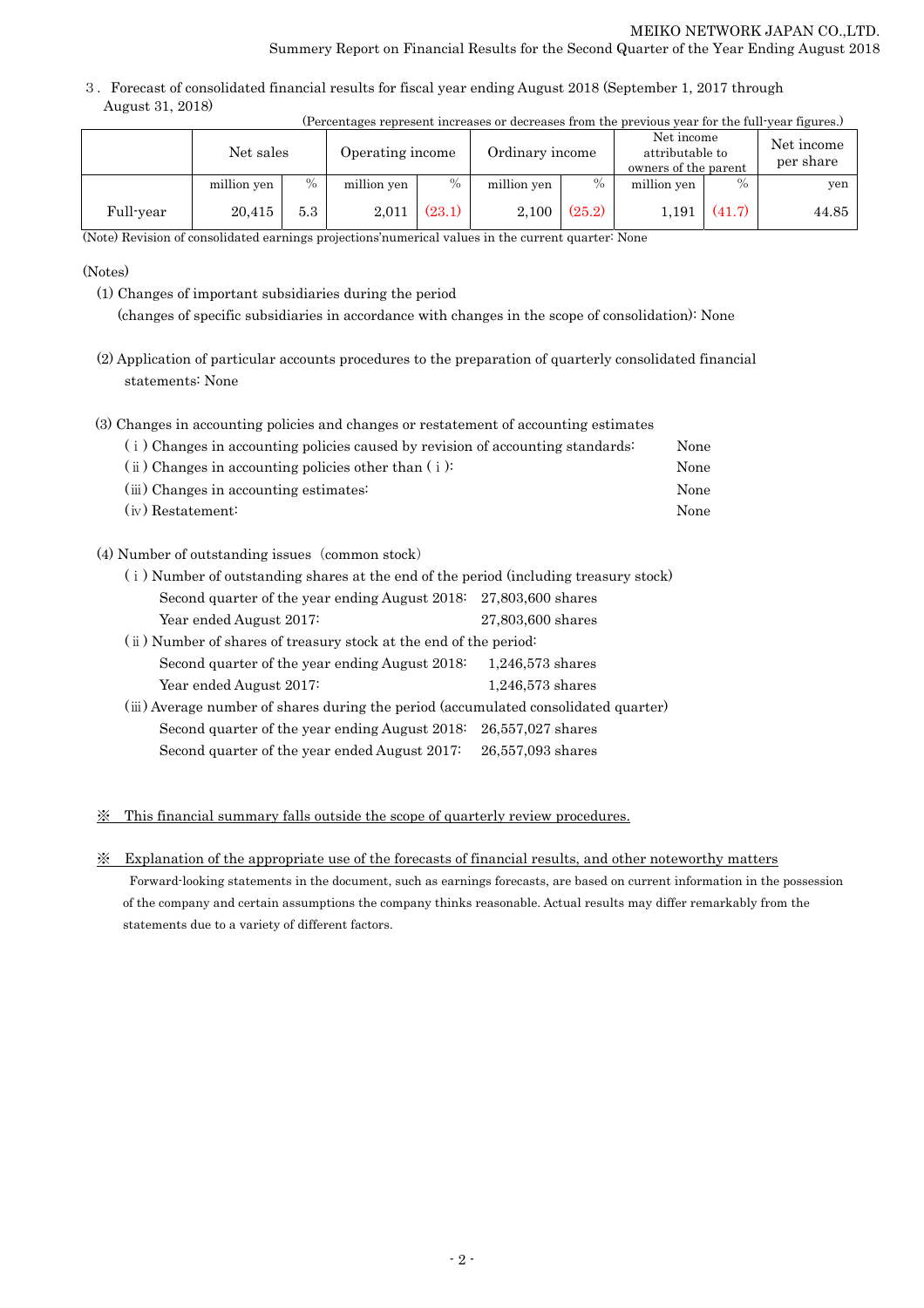| Term                                                                               |               |                      | Second quarter of the year<br>ended August 2017 | Second quarter of the year<br>ending August 2018 |                                     |  |
|------------------------------------------------------------------------------------|---------------|----------------------|-------------------------------------------------|--------------------------------------------------|-------------------------------------|--|
|                                                                                    |               |                      | From September 1, 2016<br>to February 28, 2017  | From September 1, 2017<br>to February 28, 2018   |                                     |  |
| <b>Fiscal Period</b>                                                               |               | Operating<br>results | Same period<br>the previous<br>year             | Operating<br>results                             | Same period<br>the previous<br>year |  |
| Number of Meiko Gijuku directly operated schools                                   |               | 231                  | $+11$                                           | 233                                              | $+2$                                |  |
| Number of Meiko Gijuku directly operated schools<br>(MAXIS)                        |               | 94                   | $+2$                                            | 95                                               | $+1$                                |  |
| Number of Meiko Gijuku franchised schools                                          |               | 1,780                | (34)                                            | 1,738                                            | (42)                                |  |
| Total number of Meiko Gijuku schools                                               |               | 2,105                | (21)                                            | 2,066                                            | (39)                                |  |
| Number of registered students<br>of Meiko Gijuku directly operated schools         |               | 17,750               | (47)                                            | 16,383                                           | (1, 367)                            |  |
| Number of registered students<br>of Meiko Gijuku directly operated schools (MAXIS) |               | 6,934                | (318)                                           | 6,608                                            | (326)                               |  |
| Number of registered students<br>of Meiko Gijuku franchised schools                |               | 108,334              | (4,867)                                         | 102,054                                          | (6,280)                             |  |
| Total number of registered students<br>of Meiko Gijuku schools                     |               | 133,018              | (5,232)                                         | 125,045                                          | (7,973)                             |  |
| Sales from Meiko Gijuku directly operated schools                                  | (million yen) | 5,143                | (141)                                           | 4,822                                            | (321)                               |  |
| Sales from Meiko Gijuku franchised schools $\frac{1}{2}$ 1                         | (million yen) | 2,815                | $+13$                                           | 2,606                                            | (209)                               |  |
| Sales from Supplemental education                                                  | (million yen) | 329                  | (24)                                            | 233                                              | (96)                                |  |
| Sales from others                                                                  | (million yen) | 1,855                | $+879$                                          | 2,107                                            | $+251$                              |  |
| Total Sales                                                                        | (million yen) | 10,145               | $+726$                                          | 9,769                                            | (375)                               |  |
| Sales from Meiko Gijuku directly operated schools                                  | (million yen) | 5,143                | (141)                                           | 4,822                                            | (321)                               |  |
| System-wide sales from Meiko Gijuku<br>franchised schools                          | (million yen) | 18,322               | (1, 157)                                        | 17,285                                           | (1,036)                             |  |
| Total system-wide sales from Meiko Gijuku schools ※2                               | (million yen) | 23,465               | (1,298)                                         | 22,107                                           | (1,358)                             |  |

<sup>(</sup>Reference) Trend of numbers of Meiko Gijuku schools and registered students and system-wide sales

※ 1 Sales from Meiko Gijuku franchised schools represent royalty revenues and sales of products.

 2 Total system-wide sales from Meiko Gijuku schools represent the sum of total sales of Meiko Gijuku directly operated schools, including tuition, materials fees, and examination fees, and the total sales of Meiko Gijuku franchised schools, including tuition. Materials fees, and examination fees of franchised schools are excluded.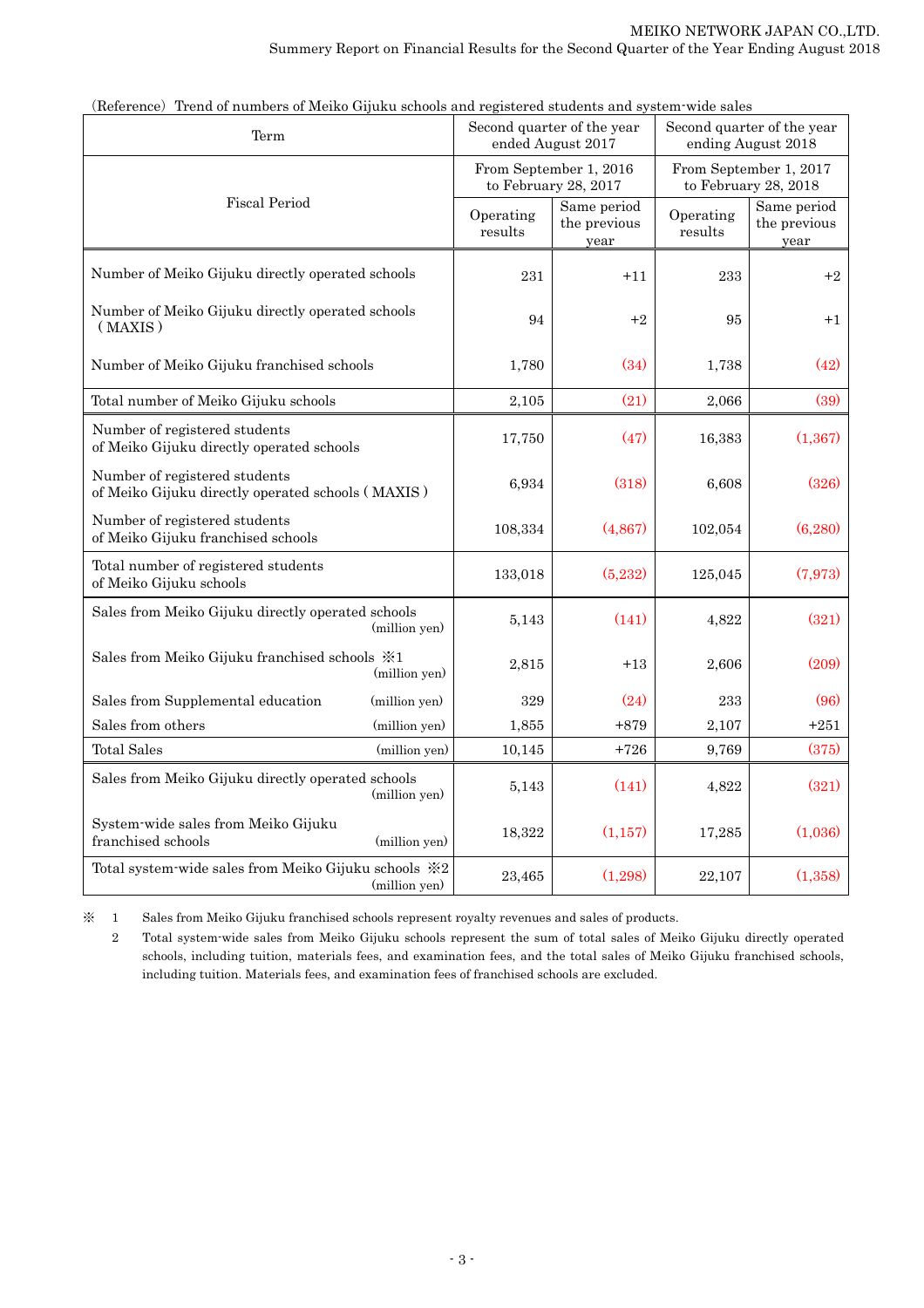# Summary of consolidated financial statements

(1) Consolidated balance sheets

|                                     |                                                        | (Thousand yen)                                                           |
|-------------------------------------|--------------------------------------------------------|--------------------------------------------------------------------------|
|                                     | End of previous fiscal year<br>(As of August 31, 2017) | End of second quarter of the<br>fiscal year<br>(As of February 28, 2018) |
| Assets                              |                                                        |                                                                          |
| Current assets                      |                                                        |                                                                          |
| Cash and deposits                   | 7,822,906                                              | 7,892,017                                                                |
| Accounts receivable - trade         | 1,300,368                                              | 1,197,627                                                                |
| Securities                          | 400,000                                                | 200,000                                                                  |
| Merchandise                         | 296,806                                                | 340,118                                                                  |
| Work in process                     | 10,241                                                 | 1,189                                                                    |
| Supplies                            | 19,474                                                 | 16,341                                                                   |
| Advance payments - trade            | 40,161                                                 | 10,833                                                                   |
| Prepaid expenses                    | 289,258                                                | 260,159                                                                  |
| Deferred tax assets                 | 246,274                                                | 212,203                                                                  |
| Other                               | 101,890                                                | 25,528                                                                   |
| Allowance for doubtful accounts     | (96,004)                                               | (86, 477)                                                                |
| Total current assets                | 10,431,378                                             | 10,069,541                                                               |
| Non-current assets                  |                                                        |                                                                          |
| Property, plant and equipment       |                                                        |                                                                          |
| Buildings and structures            | 1,339,922                                              | 1,404,134                                                                |
| Accumulated depreciation            | (687, 711)                                             | (721, 885)                                                               |
| Buildings and structures, net       | 652,210                                                | 682,249                                                                  |
| Tools, furniture and fixtures       | 348,941                                                | 357,008                                                                  |
| Accumulated depreciation            | (283,054)                                              | (291,096)                                                                |
| Tools, furniture and fixtures, net  | 65,886                                                 | 65,911                                                                   |
| Land                                | 446,059                                                | 446,059                                                                  |
| Total property, plant and equipment | 1,164,156                                              | 1,194,220                                                                |
| Intangible assets                   |                                                        |                                                                          |
| Goodwill                            | 3,058,517                                              | 2,864,837                                                                |
| Software                            | 268,962                                                | 230,768                                                                  |
| Telephone subscription right        | 20,737                                                 | 20,737                                                                   |
| Total intangible assets             | 3,348,217                                              | 3,116,343                                                                |
| Investments and other assets        |                                                        |                                                                          |
| Investment securities               | 3,088,091                                              | 3,784,813                                                                |
| Long-term prepaid expenses          | 35,794                                                 | 91,714                                                                   |
| Deferred tax assets                 | 60,293                                                 | 48,633                                                                   |
| Lease and guarantee deposits        | 849,188                                                | 892,112                                                                  |
| Long-term time deposits             | 302,150                                                | 202,200                                                                  |
| Other                               | 35,322                                                 | 35,397                                                                   |
| Total investments and other assets  | 4,370,840                                              | 5,054,871                                                                |
| Total non-current assets            | 8,883,214                                              | 9,365,435                                                                |
| Total assets                        | 19,314,592                                             | 19,434,977                                                               |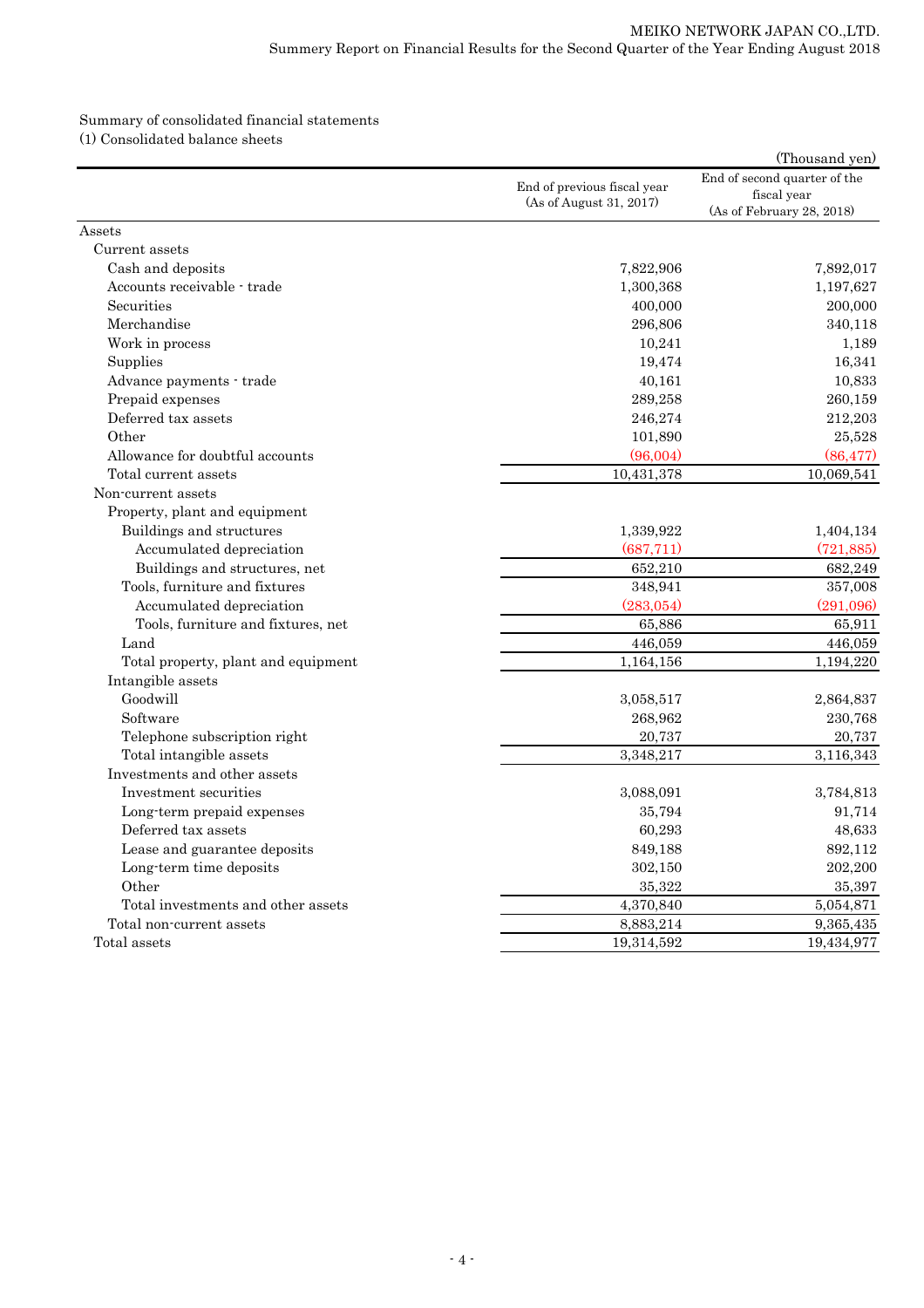| End of second quarter of the<br>End of previous fiscal year<br>fiscal year<br>(As of August 31, 2017)<br>(As of February 28, 2018)<br>Liabilities<br>Current liabilities<br>Accounts payable - trade<br>167,398<br>252,827<br>70,000<br>Short-term loans payable<br>70,000<br>Accounts payable - other<br>86,057<br>138,021<br>973,531<br>1,049,393<br>Accrued expenses<br>532,339<br>1,000,176<br>Income taxes payable<br>Accrued consumption taxes<br>263,011<br>103,575<br>Advances received<br>877,376<br>1,155,960<br>Deposits received<br>178,102<br>63,126<br>Provision for bonuses<br>309,805<br>343,195<br>Provision for sales returns<br>23,800<br>23,800<br>Other<br>22,585<br>28,501<br>Total current liabilities<br>3,563,744<br>4,168,844<br>Non-current liabilities<br>Net defined benefit liability<br>49,938<br>46,168<br>Long-term accounts payable-other to employees<br>146,744<br>136,463<br>Long-term accounts payable-other to officers<br>177,980<br>177,980<br>Deferred tax liabilities<br>287,385<br>87,846<br>Asset retirement obligations<br>245,302<br>248,121<br>Long-term guarantee deposited<br>18,122<br>17,632<br>Other<br>3,161<br>1,638<br>$\overline{729,095}$<br>Total non-current liabilities<br>915,390<br>Total liabilities<br>4,897,940<br>4,479,134<br>Net assets<br>Shareholders' equity<br>Capital stock<br>972,512<br>972,512<br>909,768<br>Capital surplus<br>909,768<br>13,747,327<br>13,899,631<br>Retained earnings<br>(1,643,787)<br>Treasury shares<br>(1,643,787)<br>Total shareholders' equity<br>13,985,821<br>14,138,125<br>Accumulated other comprehensive income<br>Valuation difference on available-for-sale securities<br>392,014<br>772,547<br>Foreign currency translation adjustment<br>13,707<br>16,520<br>405,722<br>789,067<br>Total accumulated other comprehensive income<br>Non-controlling interests<br>25,109<br>28,651<br>Total net assets<br>14,416,652<br>14,955,843<br>Total liabilities and net assets<br>19,314,592<br>19,434,977 |  | (Thousand yen) |
|-----------------------------------------------------------------------------------------------------------------------------------------------------------------------------------------------------------------------------------------------------------------------------------------------------------------------------------------------------------------------------------------------------------------------------------------------------------------------------------------------------------------------------------------------------------------------------------------------------------------------------------------------------------------------------------------------------------------------------------------------------------------------------------------------------------------------------------------------------------------------------------------------------------------------------------------------------------------------------------------------------------------------------------------------------------------------------------------------------------------------------------------------------------------------------------------------------------------------------------------------------------------------------------------------------------------------------------------------------------------------------------------------------------------------------------------------------------------------------------------------------------------------------------------------------------------------------------------------------------------------------------------------------------------------------------------------------------------------------------------------------------------------------------------------------------------------------------------------------------------------------------------------------------------------------------------------------------------------------------------------------------------|--|----------------|
|                                                                                                                                                                                                                                                                                                                                                                                                                                                                                                                                                                                                                                                                                                                                                                                                                                                                                                                                                                                                                                                                                                                                                                                                                                                                                                                                                                                                                                                                                                                                                                                                                                                                                                                                                                                                                                                                                                                                                                                                                 |  |                |
|                                                                                                                                                                                                                                                                                                                                                                                                                                                                                                                                                                                                                                                                                                                                                                                                                                                                                                                                                                                                                                                                                                                                                                                                                                                                                                                                                                                                                                                                                                                                                                                                                                                                                                                                                                                                                                                                                                                                                                                                                 |  |                |
|                                                                                                                                                                                                                                                                                                                                                                                                                                                                                                                                                                                                                                                                                                                                                                                                                                                                                                                                                                                                                                                                                                                                                                                                                                                                                                                                                                                                                                                                                                                                                                                                                                                                                                                                                                                                                                                                                                                                                                                                                 |  |                |
|                                                                                                                                                                                                                                                                                                                                                                                                                                                                                                                                                                                                                                                                                                                                                                                                                                                                                                                                                                                                                                                                                                                                                                                                                                                                                                                                                                                                                                                                                                                                                                                                                                                                                                                                                                                                                                                                                                                                                                                                                 |  |                |
|                                                                                                                                                                                                                                                                                                                                                                                                                                                                                                                                                                                                                                                                                                                                                                                                                                                                                                                                                                                                                                                                                                                                                                                                                                                                                                                                                                                                                                                                                                                                                                                                                                                                                                                                                                                                                                                                                                                                                                                                                 |  |                |
|                                                                                                                                                                                                                                                                                                                                                                                                                                                                                                                                                                                                                                                                                                                                                                                                                                                                                                                                                                                                                                                                                                                                                                                                                                                                                                                                                                                                                                                                                                                                                                                                                                                                                                                                                                                                                                                                                                                                                                                                                 |  |                |
|                                                                                                                                                                                                                                                                                                                                                                                                                                                                                                                                                                                                                                                                                                                                                                                                                                                                                                                                                                                                                                                                                                                                                                                                                                                                                                                                                                                                                                                                                                                                                                                                                                                                                                                                                                                                                                                                                                                                                                                                                 |  |                |
|                                                                                                                                                                                                                                                                                                                                                                                                                                                                                                                                                                                                                                                                                                                                                                                                                                                                                                                                                                                                                                                                                                                                                                                                                                                                                                                                                                                                                                                                                                                                                                                                                                                                                                                                                                                                                                                                                                                                                                                                                 |  |                |
|                                                                                                                                                                                                                                                                                                                                                                                                                                                                                                                                                                                                                                                                                                                                                                                                                                                                                                                                                                                                                                                                                                                                                                                                                                                                                                                                                                                                                                                                                                                                                                                                                                                                                                                                                                                                                                                                                                                                                                                                                 |  |                |
|                                                                                                                                                                                                                                                                                                                                                                                                                                                                                                                                                                                                                                                                                                                                                                                                                                                                                                                                                                                                                                                                                                                                                                                                                                                                                                                                                                                                                                                                                                                                                                                                                                                                                                                                                                                                                                                                                                                                                                                                                 |  |                |
|                                                                                                                                                                                                                                                                                                                                                                                                                                                                                                                                                                                                                                                                                                                                                                                                                                                                                                                                                                                                                                                                                                                                                                                                                                                                                                                                                                                                                                                                                                                                                                                                                                                                                                                                                                                                                                                                                                                                                                                                                 |  |                |
|                                                                                                                                                                                                                                                                                                                                                                                                                                                                                                                                                                                                                                                                                                                                                                                                                                                                                                                                                                                                                                                                                                                                                                                                                                                                                                                                                                                                                                                                                                                                                                                                                                                                                                                                                                                                                                                                                                                                                                                                                 |  |                |
|                                                                                                                                                                                                                                                                                                                                                                                                                                                                                                                                                                                                                                                                                                                                                                                                                                                                                                                                                                                                                                                                                                                                                                                                                                                                                                                                                                                                                                                                                                                                                                                                                                                                                                                                                                                                                                                                                                                                                                                                                 |  |                |
|                                                                                                                                                                                                                                                                                                                                                                                                                                                                                                                                                                                                                                                                                                                                                                                                                                                                                                                                                                                                                                                                                                                                                                                                                                                                                                                                                                                                                                                                                                                                                                                                                                                                                                                                                                                                                                                                                                                                                                                                                 |  |                |
|                                                                                                                                                                                                                                                                                                                                                                                                                                                                                                                                                                                                                                                                                                                                                                                                                                                                                                                                                                                                                                                                                                                                                                                                                                                                                                                                                                                                                                                                                                                                                                                                                                                                                                                                                                                                                                                                                                                                                                                                                 |  |                |
|                                                                                                                                                                                                                                                                                                                                                                                                                                                                                                                                                                                                                                                                                                                                                                                                                                                                                                                                                                                                                                                                                                                                                                                                                                                                                                                                                                                                                                                                                                                                                                                                                                                                                                                                                                                                                                                                                                                                                                                                                 |  |                |
|                                                                                                                                                                                                                                                                                                                                                                                                                                                                                                                                                                                                                                                                                                                                                                                                                                                                                                                                                                                                                                                                                                                                                                                                                                                                                                                                                                                                                                                                                                                                                                                                                                                                                                                                                                                                                                                                                                                                                                                                                 |  |                |
|                                                                                                                                                                                                                                                                                                                                                                                                                                                                                                                                                                                                                                                                                                                                                                                                                                                                                                                                                                                                                                                                                                                                                                                                                                                                                                                                                                                                                                                                                                                                                                                                                                                                                                                                                                                                                                                                                                                                                                                                                 |  |                |
|                                                                                                                                                                                                                                                                                                                                                                                                                                                                                                                                                                                                                                                                                                                                                                                                                                                                                                                                                                                                                                                                                                                                                                                                                                                                                                                                                                                                                                                                                                                                                                                                                                                                                                                                                                                                                                                                                                                                                                                                                 |  |                |
|                                                                                                                                                                                                                                                                                                                                                                                                                                                                                                                                                                                                                                                                                                                                                                                                                                                                                                                                                                                                                                                                                                                                                                                                                                                                                                                                                                                                                                                                                                                                                                                                                                                                                                                                                                                                                                                                                                                                                                                                                 |  |                |
|                                                                                                                                                                                                                                                                                                                                                                                                                                                                                                                                                                                                                                                                                                                                                                                                                                                                                                                                                                                                                                                                                                                                                                                                                                                                                                                                                                                                                                                                                                                                                                                                                                                                                                                                                                                                                                                                                                                                                                                                                 |  |                |
|                                                                                                                                                                                                                                                                                                                                                                                                                                                                                                                                                                                                                                                                                                                                                                                                                                                                                                                                                                                                                                                                                                                                                                                                                                                                                                                                                                                                                                                                                                                                                                                                                                                                                                                                                                                                                                                                                                                                                                                                                 |  |                |
|                                                                                                                                                                                                                                                                                                                                                                                                                                                                                                                                                                                                                                                                                                                                                                                                                                                                                                                                                                                                                                                                                                                                                                                                                                                                                                                                                                                                                                                                                                                                                                                                                                                                                                                                                                                                                                                                                                                                                                                                                 |  |                |
|                                                                                                                                                                                                                                                                                                                                                                                                                                                                                                                                                                                                                                                                                                                                                                                                                                                                                                                                                                                                                                                                                                                                                                                                                                                                                                                                                                                                                                                                                                                                                                                                                                                                                                                                                                                                                                                                                                                                                                                                                 |  |                |
|                                                                                                                                                                                                                                                                                                                                                                                                                                                                                                                                                                                                                                                                                                                                                                                                                                                                                                                                                                                                                                                                                                                                                                                                                                                                                                                                                                                                                                                                                                                                                                                                                                                                                                                                                                                                                                                                                                                                                                                                                 |  |                |
|                                                                                                                                                                                                                                                                                                                                                                                                                                                                                                                                                                                                                                                                                                                                                                                                                                                                                                                                                                                                                                                                                                                                                                                                                                                                                                                                                                                                                                                                                                                                                                                                                                                                                                                                                                                                                                                                                                                                                                                                                 |  |                |
|                                                                                                                                                                                                                                                                                                                                                                                                                                                                                                                                                                                                                                                                                                                                                                                                                                                                                                                                                                                                                                                                                                                                                                                                                                                                                                                                                                                                                                                                                                                                                                                                                                                                                                                                                                                                                                                                                                                                                                                                                 |  |                |
|                                                                                                                                                                                                                                                                                                                                                                                                                                                                                                                                                                                                                                                                                                                                                                                                                                                                                                                                                                                                                                                                                                                                                                                                                                                                                                                                                                                                                                                                                                                                                                                                                                                                                                                                                                                                                                                                                                                                                                                                                 |  |                |
|                                                                                                                                                                                                                                                                                                                                                                                                                                                                                                                                                                                                                                                                                                                                                                                                                                                                                                                                                                                                                                                                                                                                                                                                                                                                                                                                                                                                                                                                                                                                                                                                                                                                                                                                                                                                                                                                                                                                                                                                                 |  |                |
|                                                                                                                                                                                                                                                                                                                                                                                                                                                                                                                                                                                                                                                                                                                                                                                                                                                                                                                                                                                                                                                                                                                                                                                                                                                                                                                                                                                                                                                                                                                                                                                                                                                                                                                                                                                                                                                                                                                                                                                                                 |  |                |
|                                                                                                                                                                                                                                                                                                                                                                                                                                                                                                                                                                                                                                                                                                                                                                                                                                                                                                                                                                                                                                                                                                                                                                                                                                                                                                                                                                                                                                                                                                                                                                                                                                                                                                                                                                                                                                                                                                                                                                                                                 |  |                |
|                                                                                                                                                                                                                                                                                                                                                                                                                                                                                                                                                                                                                                                                                                                                                                                                                                                                                                                                                                                                                                                                                                                                                                                                                                                                                                                                                                                                                                                                                                                                                                                                                                                                                                                                                                                                                                                                                                                                                                                                                 |  |                |
|                                                                                                                                                                                                                                                                                                                                                                                                                                                                                                                                                                                                                                                                                                                                                                                                                                                                                                                                                                                                                                                                                                                                                                                                                                                                                                                                                                                                                                                                                                                                                                                                                                                                                                                                                                                                                                                                                                                                                                                                                 |  |                |
|                                                                                                                                                                                                                                                                                                                                                                                                                                                                                                                                                                                                                                                                                                                                                                                                                                                                                                                                                                                                                                                                                                                                                                                                                                                                                                                                                                                                                                                                                                                                                                                                                                                                                                                                                                                                                                                                                                                                                                                                                 |  |                |
|                                                                                                                                                                                                                                                                                                                                                                                                                                                                                                                                                                                                                                                                                                                                                                                                                                                                                                                                                                                                                                                                                                                                                                                                                                                                                                                                                                                                                                                                                                                                                                                                                                                                                                                                                                                                                                                                                                                                                                                                                 |  |                |
|                                                                                                                                                                                                                                                                                                                                                                                                                                                                                                                                                                                                                                                                                                                                                                                                                                                                                                                                                                                                                                                                                                                                                                                                                                                                                                                                                                                                                                                                                                                                                                                                                                                                                                                                                                                                                                                                                                                                                                                                                 |  |                |
|                                                                                                                                                                                                                                                                                                                                                                                                                                                                                                                                                                                                                                                                                                                                                                                                                                                                                                                                                                                                                                                                                                                                                                                                                                                                                                                                                                                                                                                                                                                                                                                                                                                                                                                                                                                                                                                                                                                                                                                                                 |  |                |
|                                                                                                                                                                                                                                                                                                                                                                                                                                                                                                                                                                                                                                                                                                                                                                                                                                                                                                                                                                                                                                                                                                                                                                                                                                                                                                                                                                                                                                                                                                                                                                                                                                                                                                                                                                                                                                                                                                                                                                                                                 |  |                |
|                                                                                                                                                                                                                                                                                                                                                                                                                                                                                                                                                                                                                                                                                                                                                                                                                                                                                                                                                                                                                                                                                                                                                                                                                                                                                                                                                                                                                                                                                                                                                                                                                                                                                                                                                                                                                                                                                                                                                                                                                 |  |                |
|                                                                                                                                                                                                                                                                                                                                                                                                                                                                                                                                                                                                                                                                                                                                                                                                                                                                                                                                                                                                                                                                                                                                                                                                                                                                                                                                                                                                                                                                                                                                                                                                                                                                                                                                                                                                                                                                                                                                                                                                                 |  |                |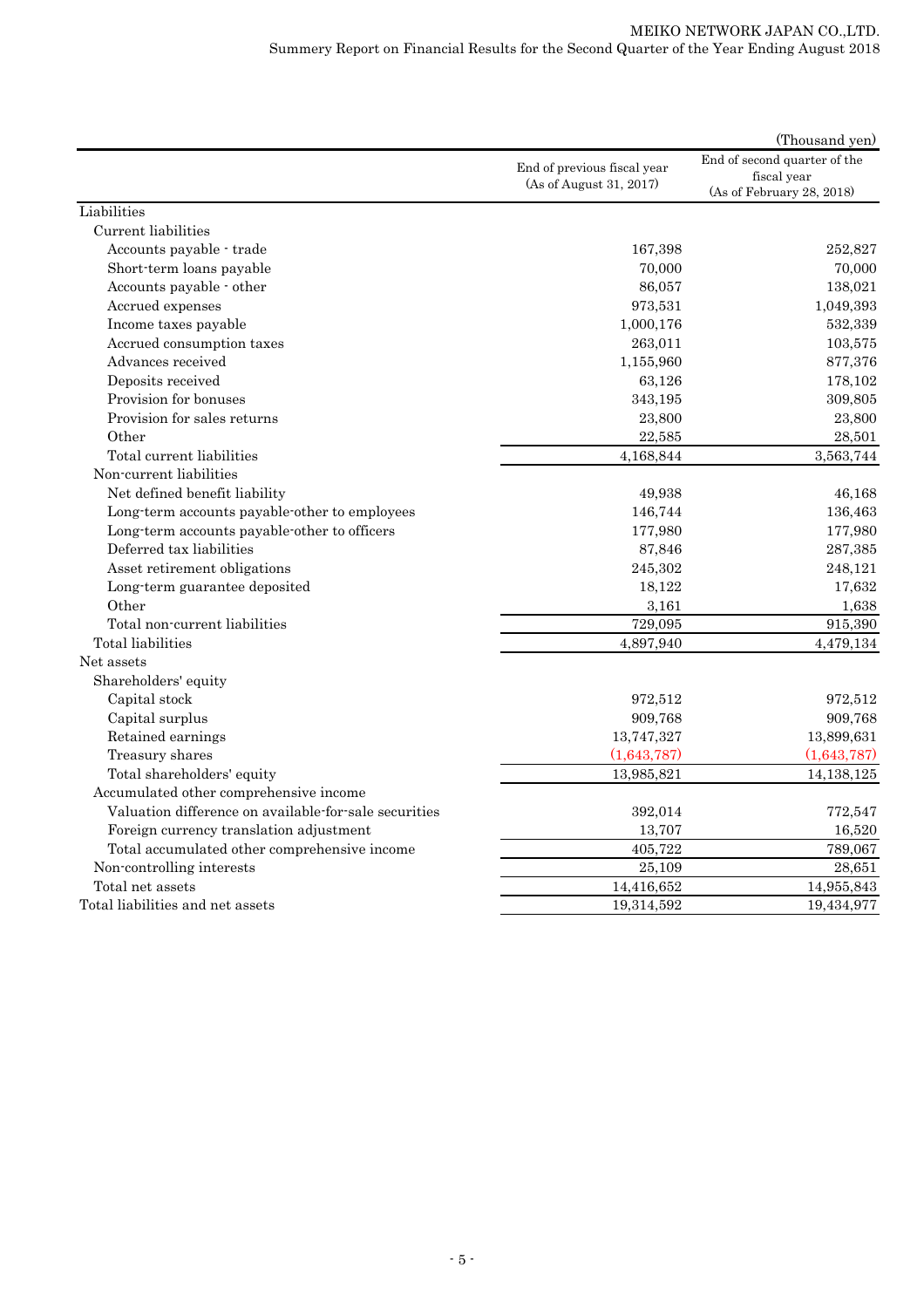### (2) Consolidated statements of income and comprehensive income Consolidated statements of income

|                                                               |                                                                                                | (Thousand yen)                                                                            |
|---------------------------------------------------------------|------------------------------------------------------------------------------------------------|-------------------------------------------------------------------------------------------|
|                                                               | First six-month period of<br>previous fiscal year<br>(September 1, 2016-<br>February 28, 2017) | First six month period of<br>the fiscal year<br>(September 1, 2017-<br>February 28, 2018) |
| Net sales                                                     | 10,145,393                                                                                     | 9,769,858                                                                                 |
| Cost of sales                                                 | 6,206,195                                                                                      | 6,291,572                                                                                 |
| Gross profit                                                  | 3,939,197                                                                                      | 3,478,286                                                                                 |
| Selling, general and administrative expenses                  | 1,900,195                                                                                      | 2,291,656                                                                                 |
| Operating income                                              | 2,039,002                                                                                      | 1,186,629                                                                                 |
| Non-operating income                                          |                                                                                                |                                                                                           |
| Interest income                                               | 14,558                                                                                         | 12,647                                                                                    |
| Dividend income                                               | 25,188                                                                                         | 24,704                                                                                    |
| Share of profit of entities accounted for using equity method | 6,466                                                                                          | 3,266                                                                                     |
| Rent income                                                   | 48,505                                                                                         | 8,621                                                                                     |
| Reversal of allowance for doubtful accounts                   | 30,660                                                                                         | 21,530                                                                                    |
| Other                                                         | 9,743                                                                                          | 7,595                                                                                     |
| Total non-operating income                                    | 135,123                                                                                        | 78,367                                                                                    |
| Non-operating expenses                                        |                                                                                                |                                                                                           |
| Interest expenses                                             | 278                                                                                            | 263                                                                                       |
| Rent expenses                                                 | 7,109                                                                                          | 3,340                                                                                     |
| Other                                                         | 2,368                                                                                          | 11                                                                                        |
| Total non-operating expenses                                  | 9,757                                                                                          | 3,615                                                                                     |
| Ordinary income                                               | 2,164,369                                                                                      | 1,261,381                                                                                 |
| Extraordinary income                                          |                                                                                                |                                                                                           |
| Gain on sales of non-current assets                           | 544,907                                                                                        |                                                                                           |
| Total extraordinary income                                    | 544,907                                                                                        |                                                                                           |
| Extraordinary losses                                          |                                                                                                |                                                                                           |
| Loss on retirement of property, plant and equipment           |                                                                                                | 2,801                                                                                     |
| Total extraordinary losses                                    |                                                                                                | 2,801                                                                                     |
| Profit before income taxes                                    | 2,709,276                                                                                      | 1,258,579                                                                                 |
| Income taxes - current                                        | 1,005,125                                                                                      | 494,344                                                                                   |
| Income taxes - deferred                                       | (7, 774)                                                                                       | 77,270                                                                                    |
| Total income taxes                                            | 997,351                                                                                        | 571,615                                                                                   |
| Profit                                                        | 1,711,925                                                                                      | 686,964                                                                                   |
| Profit attributable to non-controlling interests              | (1, 181)                                                                                       | 3,519                                                                                     |
| Profit attributable to owners of the parent                   | 1,713,107                                                                                      | 683,444                                                                                   |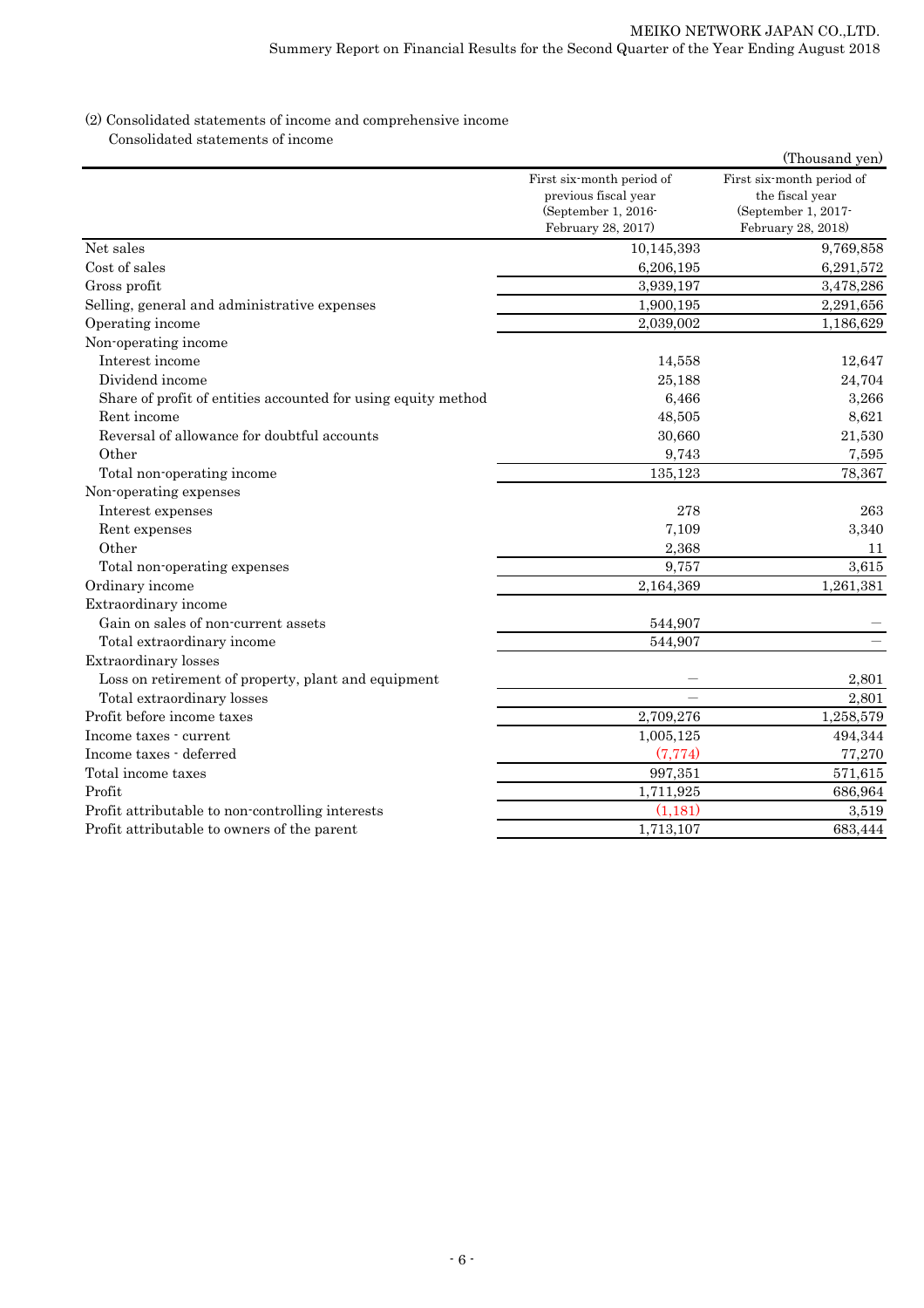Consolidated statements of comprehensive income

|                                                                                      |                                                                                                 | (Thousand yen)                                                                             |
|--------------------------------------------------------------------------------------|-------------------------------------------------------------------------------------------------|--------------------------------------------------------------------------------------------|
|                                                                                      | First six-month period of<br>previous fiscal year<br>(September 1, $2016$<br>February 28, 2017) | First six-month period of<br>the fiscal year<br>(September 1, $2017$<br>February 28, 2018) |
| Profit                                                                               | 1,711,925                                                                                       | 686,964                                                                                    |
| Other comprehensive income                                                           |                                                                                                 |                                                                                            |
| Valuation difference on available for sale securities                                | 173,060                                                                                         | 380,555                                                                                    |
| Share of other comprehensive income of entities accounted<br>for using equity method | 2,525                                                                                           | 2,812                                                                                      |
| Total other comprehensive income                                                     | 175,585                                                                                         | 383,367                                                                                    |
| Comprehensive income                                                                 | 1,887,510                                                                                       | 1,070,331                                                                                  |
| Comprehensive income attributable to                                                 |                                                                                                 |                                                                                            |
| Owners of the parent                                                                 | 1,888,592                                                                                       | 1,066,789                                                                                  |
| Non-controlling interests                                                            | (1.081)                                                                                         | 3,542                                                                                      |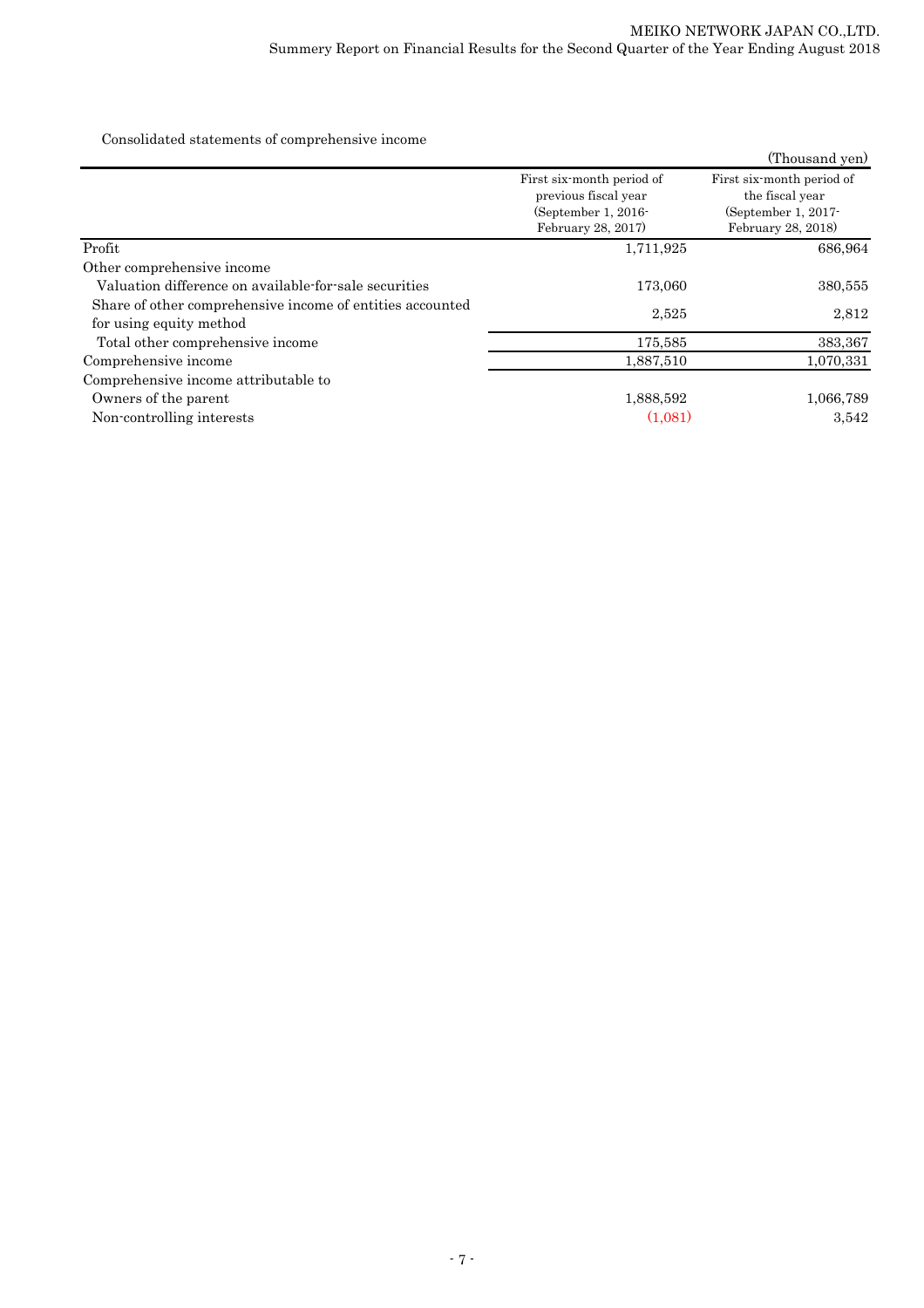## **Segment Information**

- Ⅰ Six months ended February 28, 2017 (From September 1, 2016 to February 28, 2017)
- 1.Information about Segment Sales and Income (Loss)

| (Thousand of Yen)    |                                                    |                                          |                           |           |            |            |
|----------------------|----------------------------------------------------|------------------------------------------|---------------------------|-----------|------------|------------|
|                      | Reportable segment                                 |                                          |                           |           |            |            |
|                      | Meiko<br>Gijuku<br>directly<br>operated<br>schools | Meiko<br>Gijuku<br>franchised<br>schools | Supplemental<br>education | Total     | $Others^*$ | Total      |
| Net sales            |                                                    |                                          |                           |           |            |            |
| Sales to third party | 5,143,944                                          | 2,815,802                                | 329,799                   | 8,289,545 | 1,855,847  | 10,145,393 |
| Intersegment sales   |                                                    | 256,327                                  |                           | 256,327   | 66,077     | 322,404    |
| Total                | 5,143,944                                          | 3,072,130                                | 329,799                   | 8,545,873 | 1,921,925  | 10,467,798 |
| Segment income(loss) | 916.999                                            | 1,474,459                                | 63,541                    | 2,454,700 | 203,361    | 2,658,061  |

(Note)\* "Others" consists of the operating segments not included in reportable segments. It includes Meiko Soccer Business, Waseda Academy Kobetsu Schools, Kids Business, and other businesses of consolidated subsidiaries.

2.Difference between the Total of the Reportable Segments' Measures of Profit or Loss and Income according to Consolidated Quarterly Statements of Income, and the Main Components of the Difference (Matters related to Adjustment of Difference)

|                                                             | (Thousand of Yen) |
|-------------------------------------------------------------|-------------------|
| Income(Loss)                                                | Amount            |
| Reportable segment total                                    | 2,454,700         |
| Income for "Others" category                                | 203,361           |
| Amortization of goodwill                                    | (10,080)          |
| Corporate expenses $*$                                      | (608, 977)        |
| Operating income reported on quarterly statements of income | 2,039,002         |

(Note)\* Corporate expenses are mainly expenses that relate to the General Affairs section of the parent company that are not attributable to the reportable segment.

- Ⅱ Six months ended February 28, 2018 (From September 1, 2017 to February 28, 2018)
- 1.Information about Segment Sales and Income (Loss)

| (Thousand of Yen)    |                                                    |                                          |                           |           |           |            |
|----------------------|----------------------------------------------------|------------------------------------------|---------------------------|-----------|-----------|------------|
|                      | Reportable segment                                 |                                          |                           |           |           |            |
|                      | Meiko<br>Gijuku<br>directly<br>operated<br>schools | Meiko<br>Gijuku<br>franchised<br>schools | Supplemental<br>education | Total     | Others*   | Total      |
| Net sales            |                                                    |                                          |                           |           |           |            |
| Sales to third party | 4,822,865                                          | 2,606,097                                | 233,798                   | 7,662,761 | 2,107,097 | 9,769,858  |
| Intersegment sales   |                                                    | 227,903                                  |                           | 227,903   | 70,201    | 298,105    |
| Total                | 4,822,865                                          | 2,834,000                                | 233,798                   | 7,890,664 | 2,177,299 | 10,067,964 |
| Segment income(loss) | 672,824                                            | 885,362                                  | (16, 888)                 | 1,541,298 | 279,427   | 1,820,726  |

(Note)\* "Others" consists of the operating segments not included in reportable segments. It includes Meiko Soccer Business, Waseda Academy Kobetsu Schools, Kids Business, and other businesses of consolidated subsidiaries.